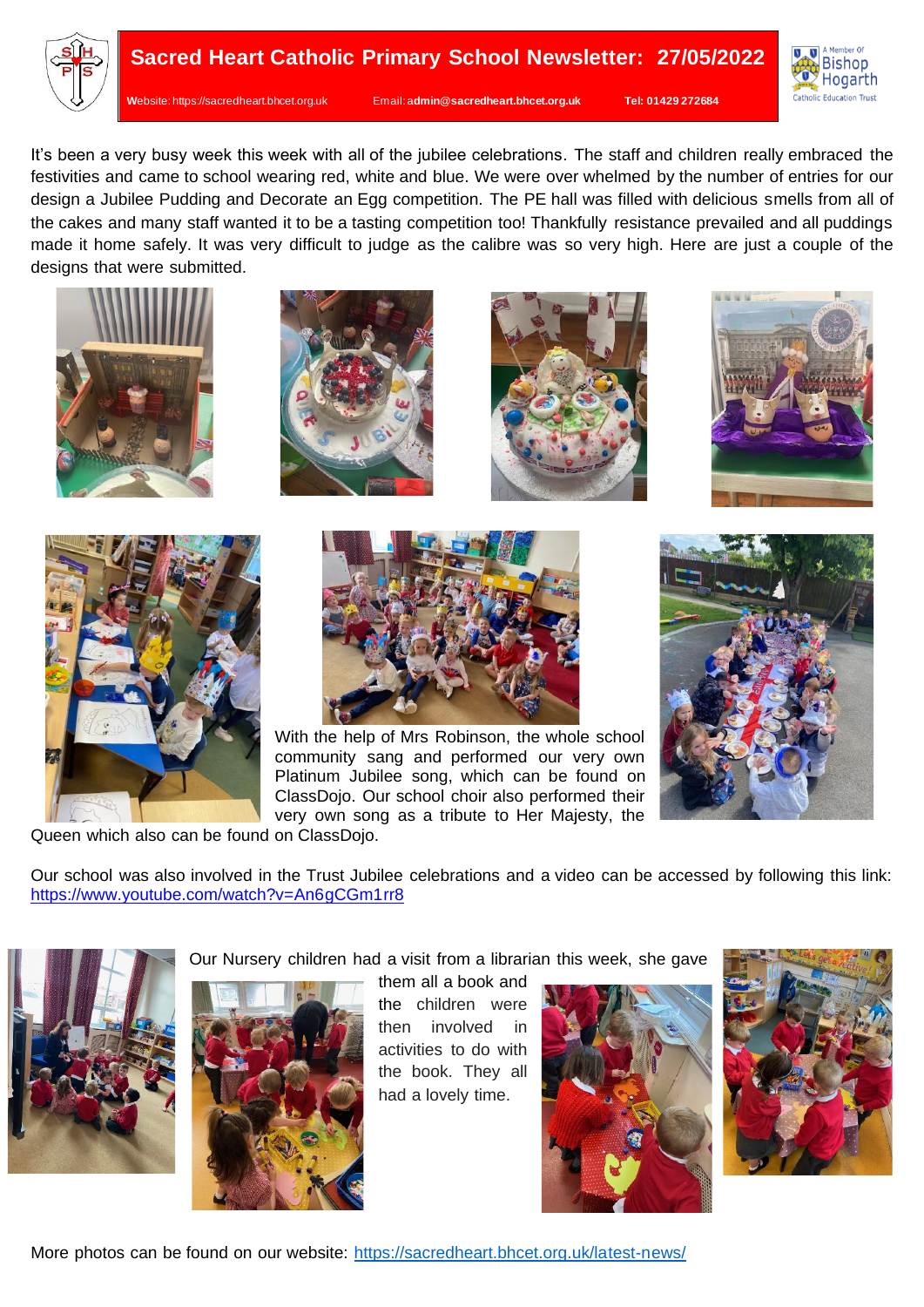## **Fr Michael**

Despite all of the celebrations this week it was poignant too when Fr Michael came into school and celebrated mass with the Year 4, 5 and 6 before he leaves Hartlepool at the end of this month. It is very sad to see him go but we hope that he enjoys his new parish as much as he has here, in Hartlepool. The children designed a canvas for him to remember us with their thumb and fingerprints on it and, knowing how he has a sweet tooth, presented him with some cakes too. Good luck Fr Michael!



## **FIRST HOLY COMMUNION**

Please continue to pray for the children who are making their First Holy Communion. The first group will make theirs on Saturday 3<sup>rd</sup> June. For parents whose daughter is making their First Holy Communion this year, we have a couple of dresses that your child could borrow if you haven't managed to find one yet. Please phone the school office, who will arrange a time for you to come in and try on the dresses.

Further information can be found here:<https://sacredheart.bhcet.org.uk/parish/>

# **CRICKET**



Well done to our cricketers, who took part in the town cricket tournament. They came  $4<sup>th</sup>!$ Well done boys.

# **PARKING**

There have been several complaints from residents this week about parents who are not parking their cars legally. You are not allowed to block residents' driveways or the alley gates on Hart Lane or the surrounding area. Residents have been advised to phone the police as this is illegal. Please also do not park on double-yellow lines; you may incur a fine if you are found to be parking illegally.

#### **SCHOOL TRIPS**

There has been an increase in the cost of school trips predominantly due to the lack of bus drivers and the rising cost of fuel. We are trying to inform you of the trips as soon as they have been booked so that you have as much notice as possible. These trips are being subsidised by school but if you are finding it difficult to pay for the trips, we can offer a scheme whereby a small amount is paid each week, please phone the school office for further information.

#### **SCHOOL LOTTERY**

What would you do with £25,000? Buy a car? Go on a family holiday? Even purchase a new house? Well one person could win £25,000 every week if you become part of our school lottery. There is a guaranteed prize each week for someone in our school and then a further chance of winning £25,000 in a separate draw every week. In addition they are offering a further prize draw on 25<sup>th</sup> June to win a £100 B&Q gift card. Further details can be found here:<https://www.yourschoollottery.co.uk/>and search Sacred Heart. All money raised goes towards school funds. You need to be in it to win it!

#### **VIRTUE FRIDAY**

Well done to the children who were chosen for our Virtue Friday hot chocolate. This week we were looking at the Virtue **Responsibility**. These children had been chosen for demonstrating being responsible in all that they have done, this week. The balloons have survived yet another week, I will be eternally grateful to the grandparent who donated them! If you want balloons that last forever (or at least 6 weeks) we need the name of the company who supplied the balloons! More photos of the hot chocolate can be found on our website: <https://sacredheart.bhcet.org.uk/latest-news/>